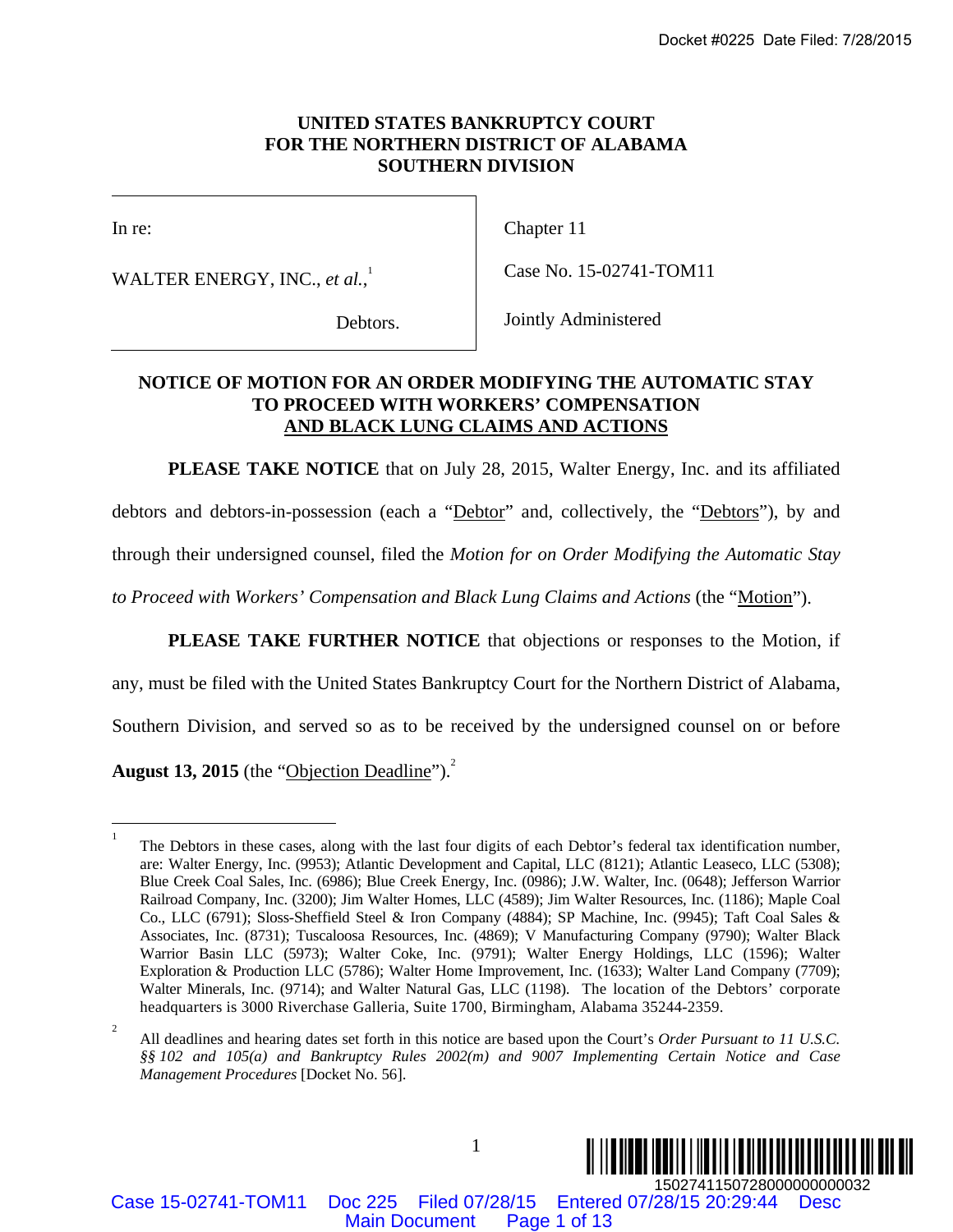**PLEASE TAKE FURTHER NOTICE** that a hearing on the Motion will be held on **August 18, 2015 at 10:00 a.m. (prevailing Central Time)** before the Honorable Tamara O. Mitchell, at the United States Bankruptcy Court for the Northern District of Alabama, Southern Division, Courtroom #3, Robert S. Vance Federal Building, 1800 Fifth Avenue North, Birmingham, Alabama 35203-2111 (the "Bankruptcy Court").

**PLEASE TAKE FURTHER NOTICE THAT IF NO OBJECTIONS OR RESPONSES ARE RECEIVED IN ACCORDANCE WITH THE TERMS OF THIS NOTICE, THE BANKRUPTCY COURT MAY GRANT THE RELIEF REQUESTED IN THE MOTION WITHOUT FURTHER NOTICE OR HEARING.** 

[*Remainder of Page Intentionally Left Blank]*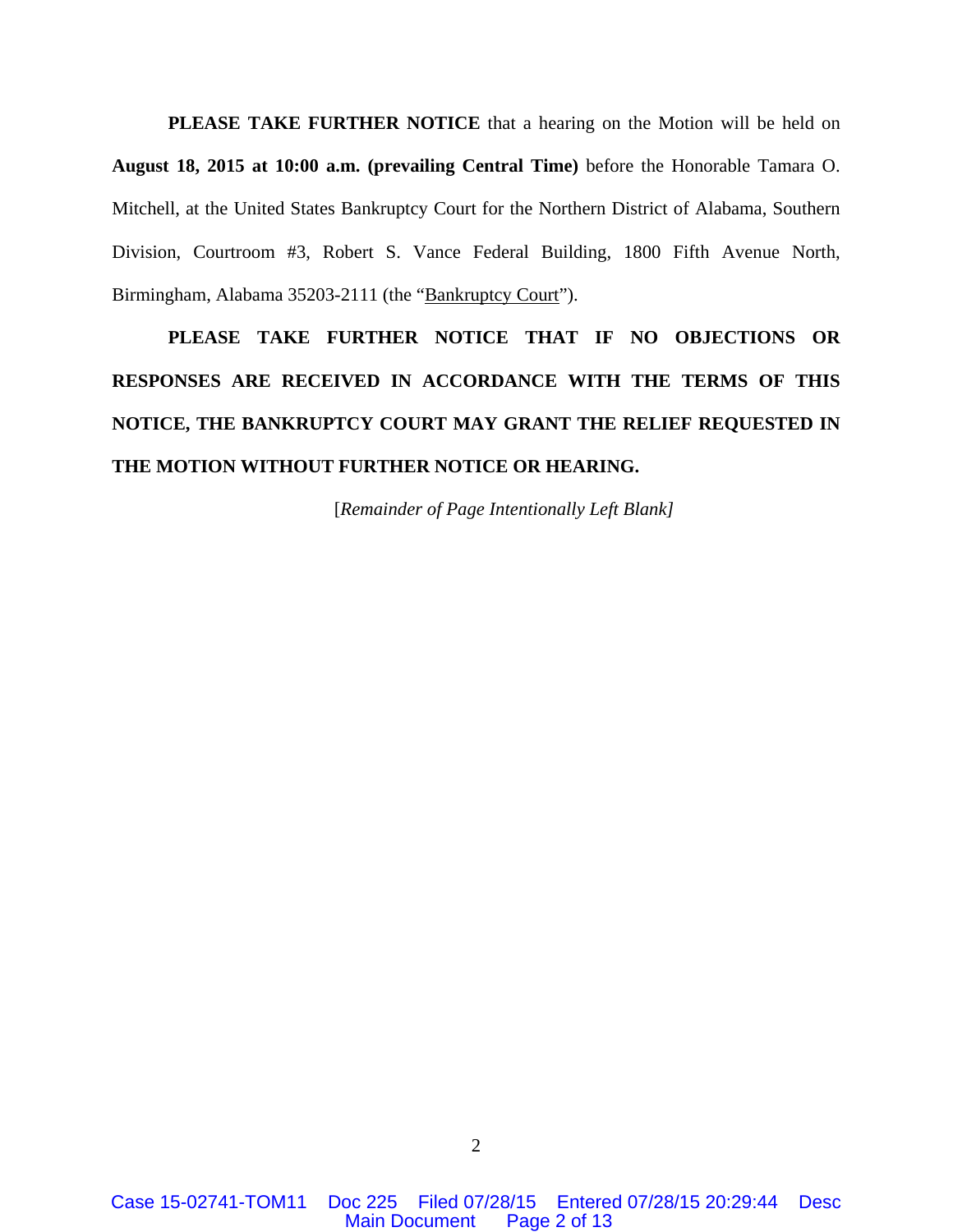Dated: July 28, 2015 Birmingham, Alabama

## BRADLEY ARANT BOULT CUMMINGS LLP

By: /s/ Patrick Darby Patrick Darby Jay Bender Cathleen Moore James Bailey One Federal Place 1819 Fifth Avenue North Birmingham, Alabama 35203 Telephone: (205) 521-8000 Email: pdarby@babc.com, jbender@babc.com, ccmoore@babc.com, jbailey@babc.com

- and -

PAUL, WEISS, RIFKIND, WHARTON & GARRISON LLP Stephen J. Shimshak (*pro hac vice*) Kelley A. Cornish (*pro hac vice*) Claudia R. Tobler (*pro hac vice*) Ann K. Young (*pro hac vice*) Michael S. Rudnick (*pro hac vice*) 1285 Avenue of the Americas New York, New York 10019 Telephone: (212) 373-3000 Email: sshimshak@paulweiss.com, kcornish@paulweiss.com, ctobler@paulweiss.com, ayoung@paulweiss.com, mrudnick@paulweiss.com

*Proposed Counsel to the Debtors and Debtors-in-Possession*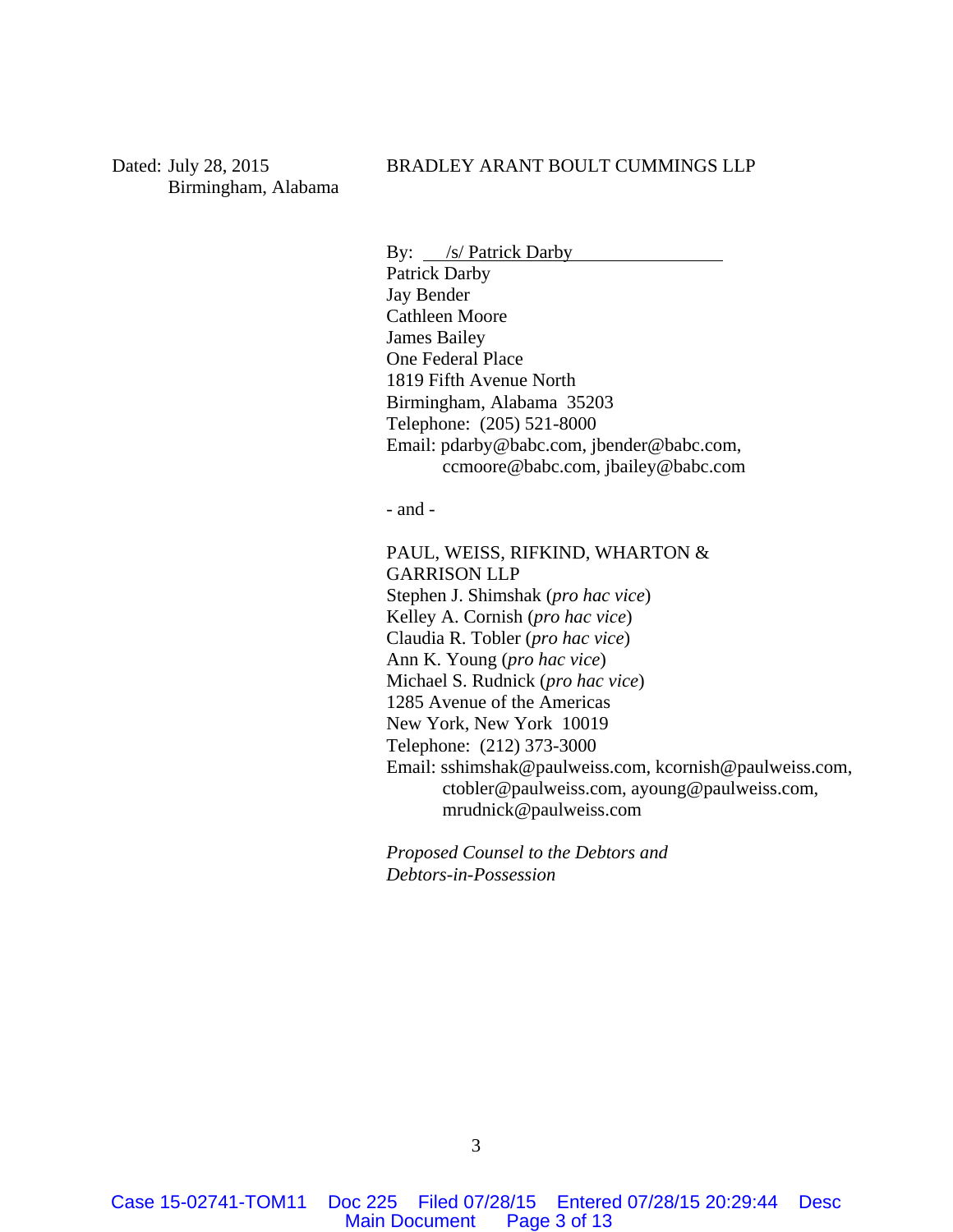## **UNITED STATES BANKRUPTCY COURT FOR THE NORTHERN DISTRICT OF ALABAMA SOUTHERN DIVISION**

 $\overline{\phantom{a}}$ 

In re:

1

WALTER ENERGY, INC. *et al.*, 1

Chapter 11

Case No. 15-02741-TOM11

Debtors.

Jointly Administered

## **MOTION FOR AN ORDER MODIFYING THE AUTOMATIC STAY TO PROCEED WITH WORKERS' COMPENSATION AND BLACK LUNG CLAIMS AND ACTIONS**

Walter Energy, Inc. and its affiliated debtors and debtors-in-possession (each a "Debtor" and, collectively, the "Debtors" and, together with its non-Debtor subsidiaries, the "Company") hereby move this Court for entry of an order substantially in the form attached hereto as  $Exhibit A$  (the "Proposed Order"), pursuant to section 362(d) of title 11 of the United States Code (the "Bankruptcy Code"), rules 4001(a) and 9014 of the Federal Rules of Bankruptcy Procedure (the "Bankruptcy Rules"), and rule 4001-1 of the Local Rules of the United States Bankruptcy Court for the Northern District of Alabama (the "Local Rules") (a) modifying the automatic stay under section 362(a) of the Bankruptcy Code solely to the extent necessary to allow workers' compensation and "Black Lung" claims and actions to proceed in the ordinary course of business, (b) waiving the fourteen (14) day stay imposed by Bankruptcy Rule 4001(a)(3), and (c) granting related relief. In support of this Motion, the

<sup>1</sup> The Debtors in these cases, along with the last four digits of each Debtor's federal tax identification number, are: Walter Energy, Inc. (9953); Atlantic Development and Capital, LLC (8121); Atlantic Leaseco, LLC (5308); Blue Creek Coal Sales, Inc. (6986); Blue Creek Energy, Inc. (0986); J.W. Walter, Inc. (0648); Jefferson Warrior Railroad Company, Inc. (3200); Jim Walter Homes, LLC (4589); Jim Walter Resources, Inc. (1186); Maple Coal Co., LLC (6791); Sloss-Sheffield Steel & Iron Company (4884); SP Machine, Inc. (9945); Taft Coal Sales & Associates, Inc. (8731); Tuscaloosa Resources, Inc. (4869); V Manufacturing Company (9790); Walter Black Warrior Basin LLC (5973); Walter Coke, Inc. (9791); Walter Energy Holdings, LLC (1596); Walter Exploration & Production LLC (5786); Walter Home Improvement, Inc. (1633); Walter Land Company (7709); Walter Minerals, Inc. (9714); and Walter Natural Gas, LLC (1198). The location of the Debtors' corporate headquarters is 3000 Riverchase Galleria, Suite 1700, Birmingham, Alabama 35244-2359.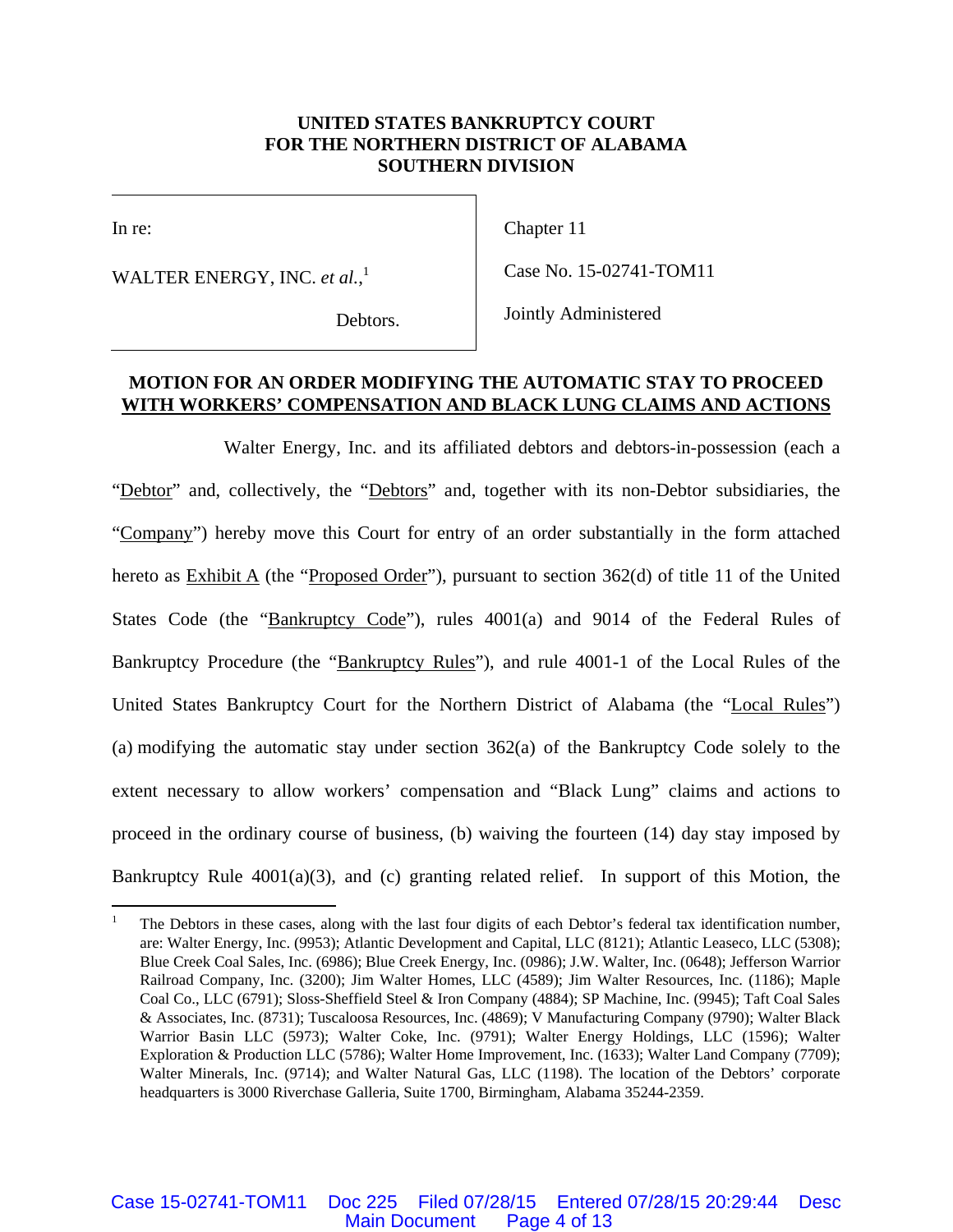Debtors rely on the *Declaration of William G. Harvey in Support of First Day Motions* [Docket No. 3] (the "*First Day Declaration*") and respectfully state as follows:

#### **JURISDICTION**

1. This Court has jurisdiction to consider this matter pursuant to 28 U.S.C. §§ 157 and 1334. Venue is proper in this district pursuant to 28 U.S.C. §§ 1408 and 1409. This is a core proceeding under 28 U.S.C. § 157(b).

2. The statutory and legal predicates for the relief requested herein is section 362(d) of the Bankruptcy Code, Bankruptcy Rules 4001(a) and 9014, and Local Rule 4001-1.

#### **BACKGROUND**

3. On July 15, 2015 (the "Petition Date"), each of the Debtors filed voluntary petitions for relief under chapter 11 of the Bankruptcy Code, thereby commencing the instant cases (the "Chapter 11 Cases"). The Debtors continue to manage and operate their businesses as debtors-in-possession under sections 1107 and 1108 of the Bankruptcy Code.

4. No trustee, examiner, or official committee has been appointed in the Chapter 11 Cases.

5. Information regarding the Debtors' businesses, their capital and debt structure and the events leading to the filing of the Chapter 11 Cases is contained in the First Day Declaration.

## **THE WORKERS' COMPENSATION AND BLACK LUNG CLAIMS**

6. By this motion, the Debtors request modification of the automatic stay under section 362(a) of the Bankruptcy Code solely to the extent necessary to allow workers' compensation and "Black Lung" claims and actions to proceed in the ordinary course of business.

7. The Debtors are required to maintain workers' compensation liability insurance and to provide their employees with workers' compensation coverage for claims arising from or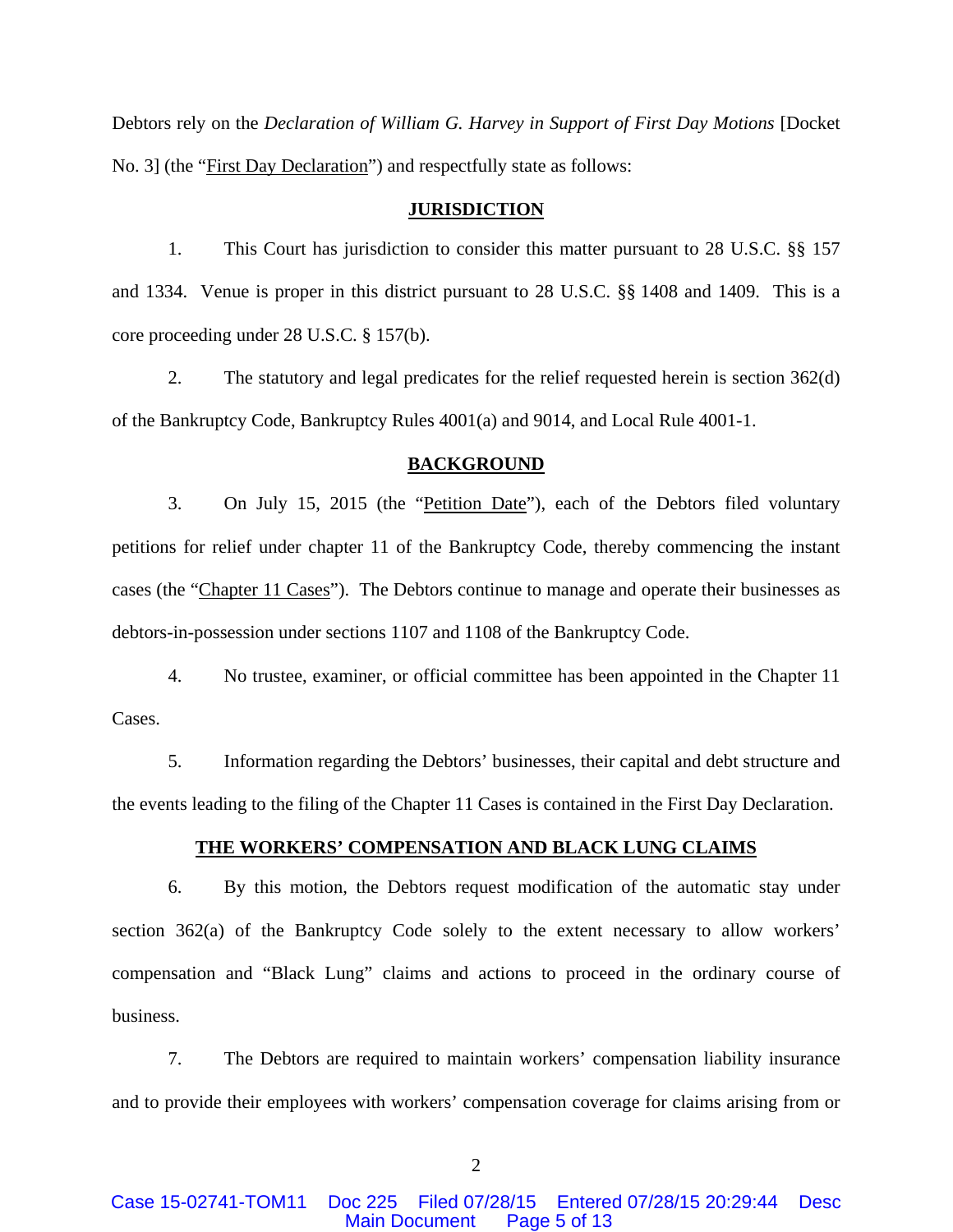related to their employment with the Company. The Debtors provide workers' compensation benefits through (a) three self-insured retention policies at various Debtors (collectively, the "SIR Policies") and (b) two primary workers' compensation policies placed with third-party insurers: one policy for Walter Minerals, WBWB and Walter Energy, and one policy for the Black Warrior Companies (collectively, the "Primary WC Policies"). As of December 31, 2014, the Debtors had approximately 700 open claims (collectively, the "Workers' Compensation Claims" and the obligations related thereto, the "Workers' Compensation Obligations") and have reserved for accounting purposes approximately \$44 million in the aggregate on account of accrued and unpaid claims under the Primary WC Policies and SIR Policies.

8. On the Petition Date, the Court entered the *Order (A) Authorizing, but not Directing, the Debtors to Pay Certain Prepetition Wages, Compensation, Workers Compensation and Employee Benefits and to Maintain Employee Benefit Programs and Pay Related Administrative Obligations; (B) Authorizing and Directing Applicable Banks and Other Financial Institutions to Process and Pay All Checks Presented for Payment and to Honor All Funds Transfer Requests Made by the Debtors Relating to the Foregoing; and (C) Granting Related Relief* [Docket No. 61] (the "Wages Order").<sup>2</sup>

9. Among other things, the Wages Order granted the Debtors authority (a) to continue and maintain their workers' compensation programs, and (b) in the reasonable exercise of the Debtors' business judgment and in the ordinary course of business, to pay and honor the Workers' Compensation Obligations, which include, without limitation, costs incurred in

 $\overline{a}$ 

<sup>2</sup> Capitalized terms that are not defined herein shall have the meanings provided in the Wages Order.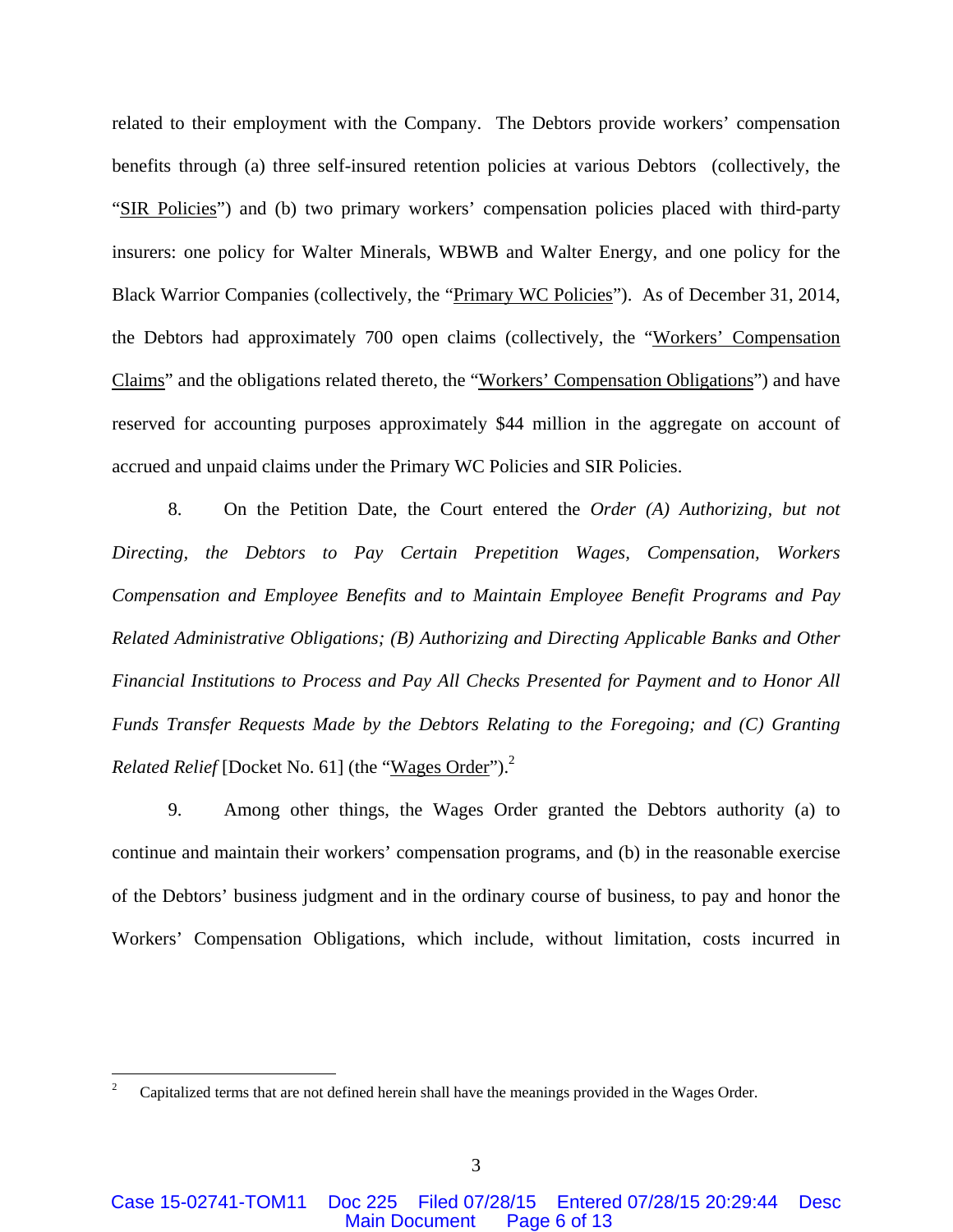connection with the Federal Mine Safety and Health Act of 1977, 30 U.S.C. §§ 901 *et seq.* (the "Black Lung Benefits Act" and the claims thereunder, the "Black Lung Claims").<sup>3</sup>

10. The Debtors' commencement of the Chapter 11 Cases triggered the automatic stay and prevents the processing of the Workers' Compensation Claims and Black Lung Claims. As it is unclear if the Wages Order provides the necessary relief from the automatic stay, the Debtors have filed this Motion to request modification of the automatic stay to allow continued adjudication and processing of these types of claims in the ordinary course of their business.

#### **BASIS FOR RELIEF REQUESTED**

11. The automatic stay provisions of section 362(a) of the Bankruptcy Code operate to stay, among other things:

> [T]he commencement or continuation, including the issuance or employment of process, of a judicial, administrative, or other action or proceeding against the debtor that was or could have been commenced before the commencement of the case under this title, or to recover a claim against the debtor that arose before the commencement of the case under this title.

11 U.S.C. § 362(a)(1).

 $\overline{a}$ 

12. Section 362(d)(1), however, permits a debtor or other parties in interest to request a modification or termination of the automatic stay for "cause." 11 U.S.C.  $\S 362(d)(1)$ .

13. Cause exists here to modify the automatic stay to allow the Workers' Compensation Claims and Black Lung Claim to move forward in the ordinary course of the Debtors' business. *First*, the Wages Order already grants the Debtors the authority to continue

<sup>3</sup> The Wages Order also granted the Debtors authority to post cash collateral to secure their obligations to governmental regulators and agencies under the SIR Policies or otherwise maintain the Debtors' workers' compensation policies, with the consent of the Steering Committee. With the consent of the Steering Committee and in accordance with the Wages Order, the Debtors have agreed to post \$15 million in cash by August 18, 2015 with the State of Alabama Department of Labor to collateralize the Debtors' workers' SIR Policies and Workers' Compensation Programs.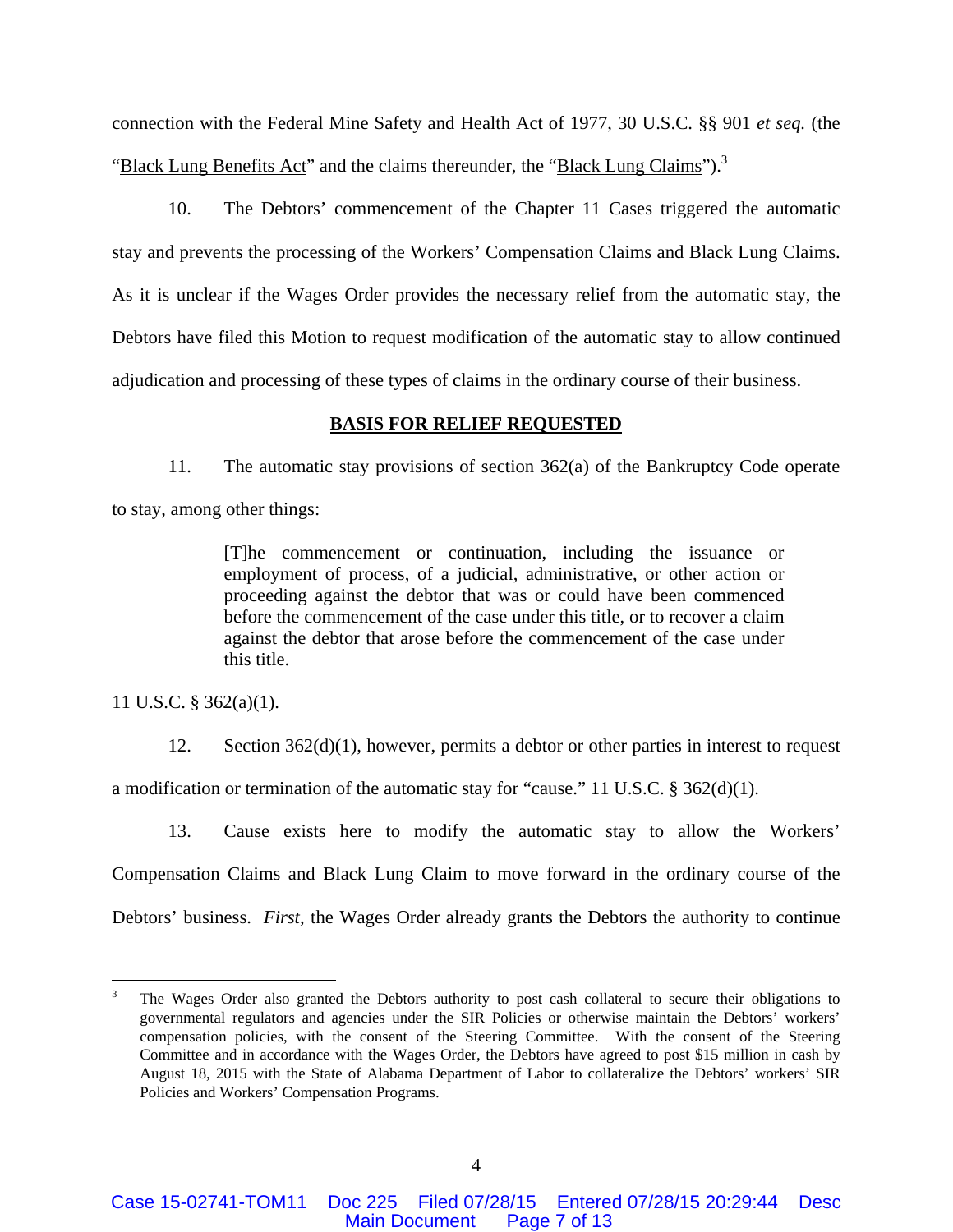paying or contesting in good faith, as appropriate in the Debtors' business judgment, all outstanding amounts related to their Workers' Compensation Obligations and to fully administer and comply with the Debtors' workers' compensation programs, as such amounts become due in the ordinary course of the Debtors' businesses. Indeed, the failure to comply with the Debtors' workers' compensation insurance obligations could result in the institution of administrative or legal proceedings and material fines against the Debtors and their officers and directors. Without modifying the automatic stay, the Debtors cannot continue and maintain their workers' compensation programs and fully pay and honor the Workers' Compensation Obligations in the ordinary course of business, as authorized by the Wages Order. Moreover, the Debtors' failure to honor their Workers' Compensation Obligations exposes them to potential violations of state law which, among other things, would jeopardize their mining permits.

14. *Second*, staying the Workers' Compensation Claims and Black Lung Claims may have a detrimental effect on the financial and medical well-being of the Debtors' Employees. Denying these benefits to Employees will damage Employee morale and potentially lead to Employee departures, which could cause a severe disruption in the Debtors' businesses.

15. Other courts have modified the automatic stay to allow workers' compensation claims and actions to proceed in the appropriate forum in similar circumstances. See, e.g., In re Patriot Coal Corp., Case No. 15-32450 (KLP), ECF No. 243 (Bankr. E.D. Va. June 4, 2015) (order granting debtors' motion seeking, among other things, modification of the automatic stay to allow workers' compensation claims to proceed in the appropriate judicial or administrative forum); In re James River Coal Co., Case No. 14-31848 (KRH), ECF No. 211 (Bankr. E.D. Va. May 7, 2014) (same); In re Patriot Coal Corp., Case No. 12-12900 (SCC), ECF No. 253 (Bankr. S.D.N.Y. Aug. 2, 2012) (same), *subsequently transferred to* Bankr. E.D. Mo., Case No. 12-

5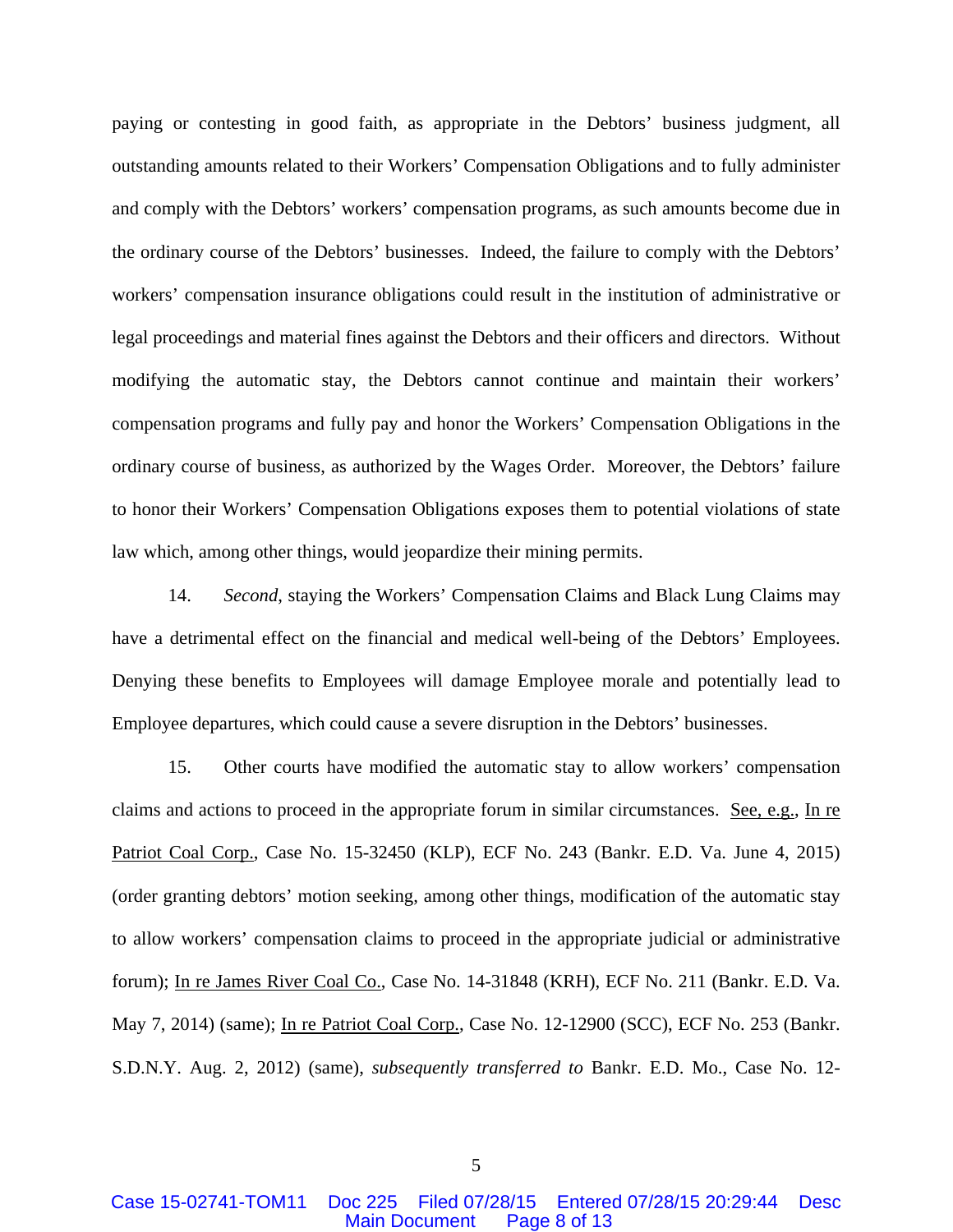51502-659. The circumstances of the Chapter 11 Cases warrant granting similar relief, and doing so is in the best interests of the Debtors, their estates and creditors.

16. The Debtors also seek an order waiving the fourteen (14) day stay of Bankruptcy Rule 4001(a)(3). The Debtors have hundreds of open Workers' Compensation Claims, some of which have already been put on administrative status as a result of the Debtors' chapter 11 filing. No reason exists to further delay processing these claims.4

#### **NOTICE**

17. Notice of this Motion will be provided to: (i) counsel to the agent for the Debtors' prepetition secured credit facility; (ii) counsel for the indenture trustee for each of the Debtors' outstanding bond issuances; (iii) counsel to the Steering Committee; (iv) the holders of the fifty (50) largest unsecured claims against the Debtors, on a consolidated basis; and (v) all persons and entities that have filed a request for service of filings in these Chapter 11 Cases pursuant to Bankruptcy Rule 2002. In light of the nature of the relief requested herein, no other or further notice is necessary.

[*Remainder of page intentionally left blank*]

1

<sup>4</sup> The Debtors do not seek by this Motion a waiver, termination, or modification of the automatic stay with respect to any other claims or actions.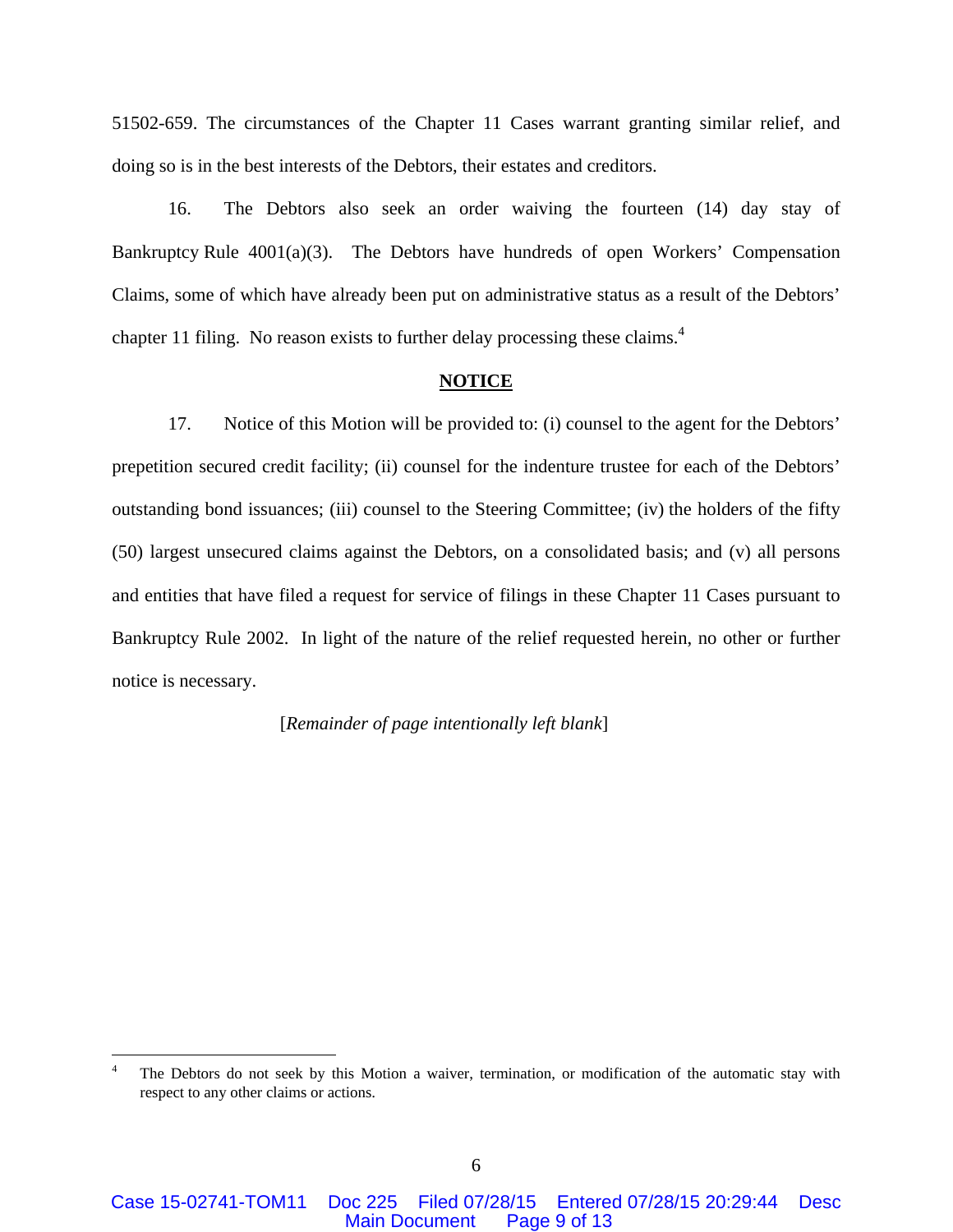WHEREFORE, the Debtors respectfully request that the Court enter the Proposed

Order, substantially in the form attached hereto as  $\overline{\text{Exhibit A}}$ , granting the requested relief and such other and further relief as it deems just and proper.

Dated: July 28, 2015 Birmingham, Alabama BRADLEY ARANT BOULT CUMMINGS LLP

By: <u>/s/ Patrick Darby</u> Patrick Darby Jay Bender Cathleen Moore James Bailey One Federal Place 1819 Fifth Avenue North Birmingham, Alabama 35203 Telephone: (205) 521-8000 Email: pdarby@babc.com, jbender@babc.com, ccmoore@babc.com, jbailey@babc.com

- and -

PAUL, WEISS, RIFKIND, WHARTON & GARRISON LLP Stephen J. Shimshak (*pro hac vice*) Kelley A. Cornish (*pro hac vice*) Claudia R. Tobler (*pro hac vice*) Ann K. Young (*pro hac vice*) Michael S. Rudnick (*pro hac vice*) 1285 Avenue of the Americas New York, New York 10019 Telephone: (212) 373-3000 Email: sshimshak@paulweiss.com, kcornish@paulweiss.com, ctobler@paulweiss.com, ayoung@paulweiss.com, mrudnick@paulweiss.com

*Proposed Counsel to the Debtors and Debtors-in-Possession*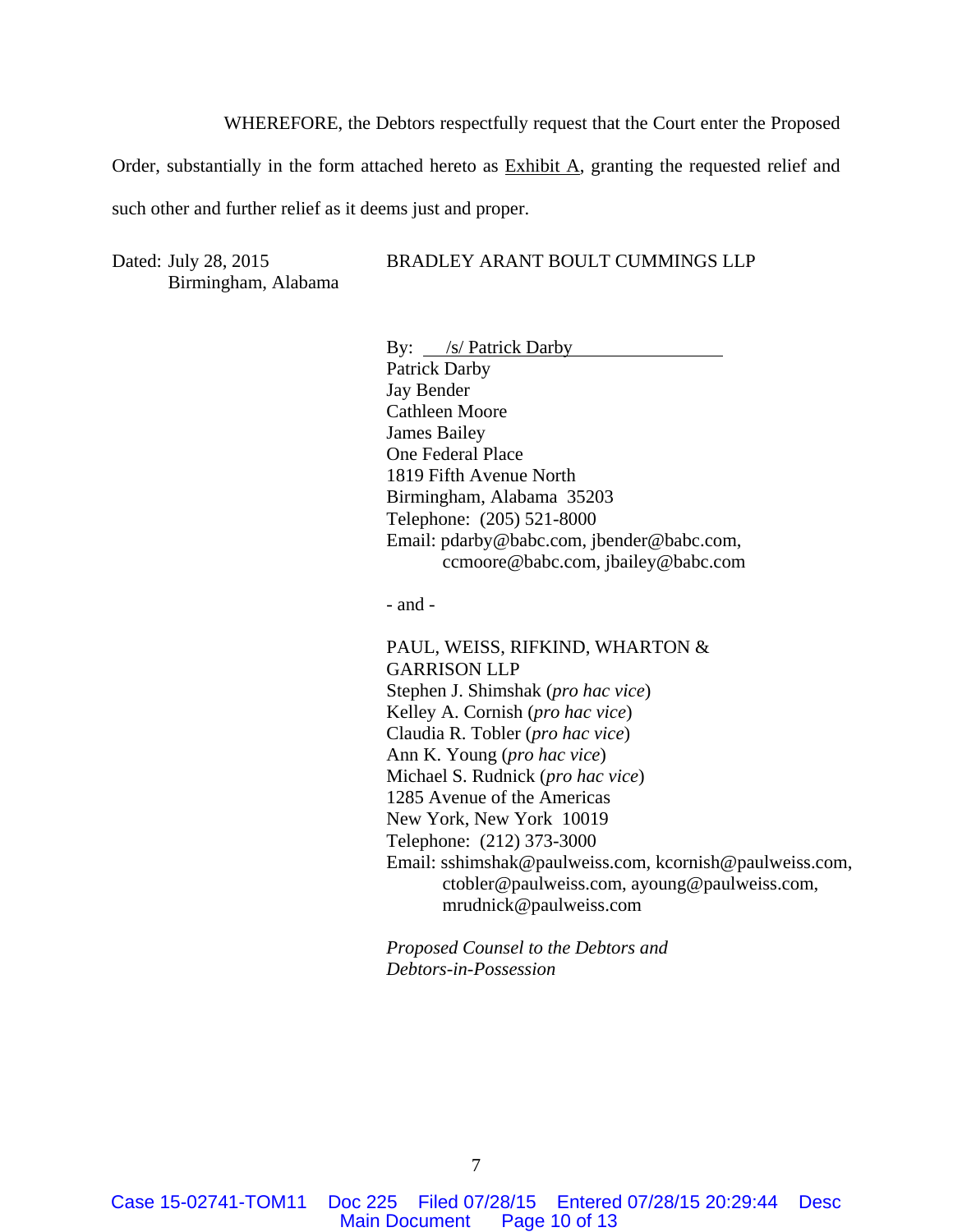# **EXHIBIT A**

# **PROPOSED ORDER**

Case 15-02741-TOM11 Doc 225 Filed 07/28/15 Entered 07/28/15 20:29:44 Desc Main Document Page 11 of 13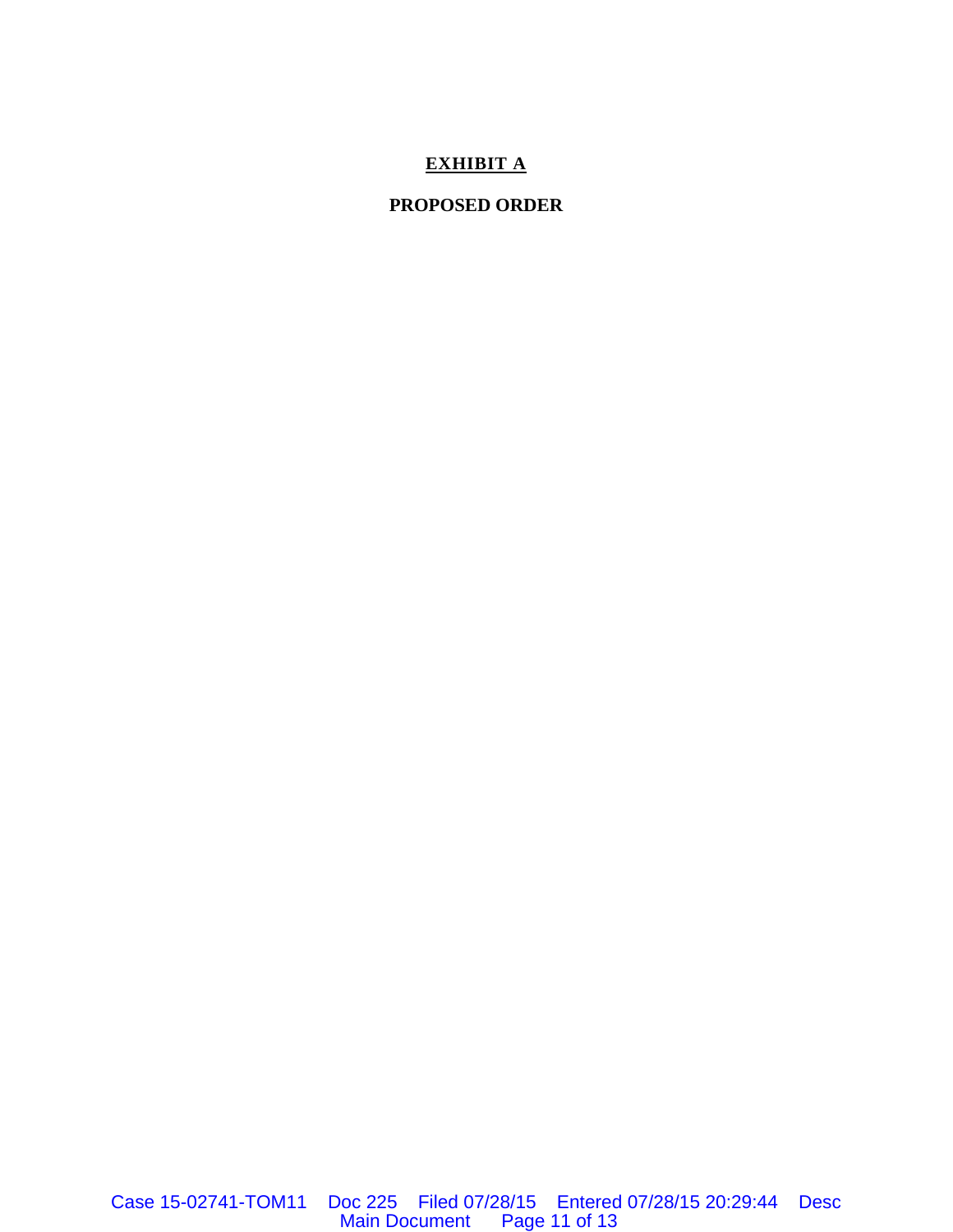# **UNITED STATES BANKRUPTCY COURT FOR THE NORTHERN DISTRICT OF ALABAMA SOUTHERN DIVISION**

 $\overline{\phantom{a}}$ 

In re:

 $\overline{a}$ 

WALTER ENERGY, INC., *et al.*, 1

Chapter 11

Case No. 15-02741-TOM11

Debtors.

Jointly Administered

## **ORDER MODIFYING THE AUTOMATIC STAY TO PROCEED WITH WORKERS' COMPENSATION AND BLACK LUNG CLAIMS AND ACTIONS**

Upon consideration of the motion (the "Motion")<sup>2</sup> of Walter Energy, Inc. and its affiliated debtors and debtors-in-possession (each a "Debtor" and, collectively, the "Debtors"), pursuant to section 362(d) of the Bankruptcy Code, Bankruptcy Rules 4001(a) and 9014, and Local Rule 4001-1, requesting entry of an Order (a) modifying the automatic stay under section 362(a) of the Bankruptcy Code solely to the extent necessary to allow workers' compensation and "Black Lung" claims and actions to proceed in the ordinary course of business, (b) waiving the fourteen  $(14)$  day stay imposed by Bankruptcy Rule  $4001(a)(3)$ , and  $(c)$  granting related relief, all as more fully described in the Motion; and it appearing that this Court has jurisdiction to consider the Motion pursuant to 28 U.S.C. §§ 157 and 1334; and it appearing that venue of

<sup>1</sup> The Debtors in these cases, along with the last four digits of each Debtor's federal tax identification number, are: Walter Energy, Inc. (9953); Atlantic Development and Capital, LLC (8121); Atlantic Leaseco, LLC (5308); Blue Creek Coal Sales, Inc. (6986); Blue Creek Energy, Inc. (0986); J.W. Walter, Inc. (0648); Jefferson Warrior Railroad Company, Inc. (3200); Jim Walter Homes, LLC (4589); Jim Walter Resources, Inc. (1186); Maple Coal Co., LLC (6791); Sloss-Sheffield Steel & Iron Company (4884); SP Machine, Inc. (9945); Taft Coal Sales & Associates, Inc. (8731); Tuscaloosa Resources, Inc. (4869); V Manufacturing Company (9790); Walter Black Warrior Basin LLC (5973); Walter Coke, Inc. (9791); Walter Energy Holdings, LLC (1596); Walter Exploration & Production LLC (5786); Walter Home Improvement, Inc. (1633); Walter Land Company (7709); Walter Minerals, Inc. (9714); and Walter Natural Gas, LLC (1198). The location of the Debtors' corporate headquarters is 3000 Riverchase Galleria, Suite 1700, Birmingham, Alabama 35244-2359.

<sup>2</sup> Capitalized terms not otherwise defined herein shall have the meanings ascribed to such terms in the Motion.